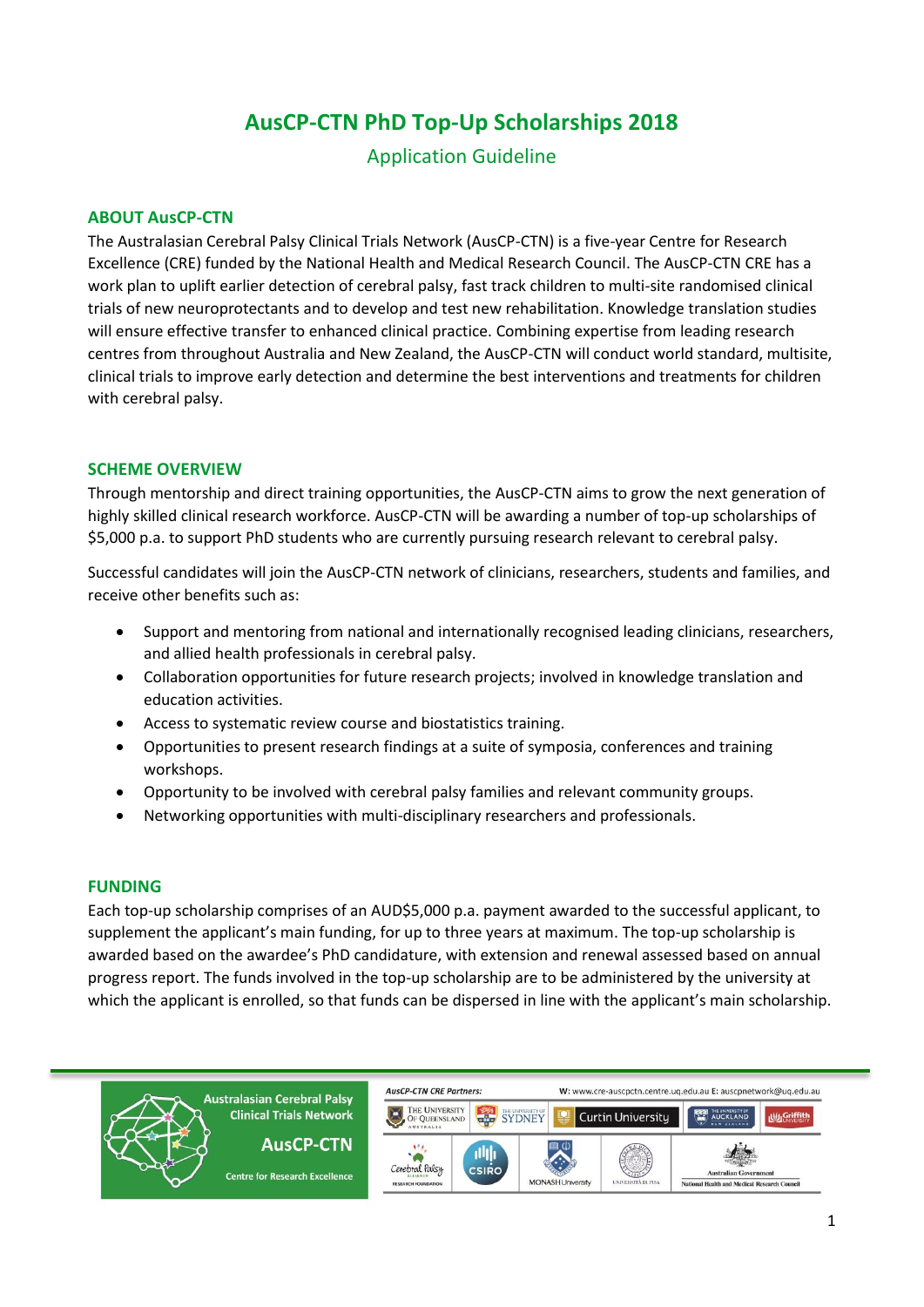## **ELIGIBILITY**

PhD students are encouraged to apply for an AusCP-CTN Top-Up Scholarship, provided they meet the following eligibility criteria:

- Currently enrolled in a PhD program with at least one year remaining of their candidature.
- Preferably, hold a main scholarship which was awarded through a competitive peer-review process
- NOT currently hold any other top up scholarship.
- Must have an official PhD supervisor who is affiliated with an Australian institution and/or research organisation.
- Research topics must be focusing on cerebral palsy diagnosis, treatment or intervention, and must directly relevant to AusCP-CTN research themes, including:
	- $\triangleright$  Pre-clinical & Neuroprotection
	- $\triangleright$  Early Detection and Neuroimaging
	- $\triangleright$  Clinical Trials
	- $\triangleright$  Knowledge Translation & Implementation
	- Engagement & Health Policy

### **OBLIGATIONS**

As part of the scholarship award and funding agreement, successful applicants will be required to:

- Submit an annual progress report, and the report will require Principal Supervisor endorsement. The AusCP-CTN Steering Committee will review and approve the extension and renewal of the scholarship.
- Acknowledge the AusCP-CTN NHMRC Centre of Research Excellence on all publications, technical papers, conference presentations, and media. The applicant should provide notification to AusCP-CTN management team.
- Contribute to AusCP-CTN events as requested by the Supervisor.
- AusCP-CTN must be notified immediately of any changes to the scholarship award. Changes include, but not exclusively:
	- o Suspension of the applicant's PhD candidature.
	- o Conversion of degrees.
	- o Institution transfer.
	- o Delays with the commencement of the award and proposed research project.

#### **SELECTION PROCESS**

The AusCP-CTN Steering Committee will conduct a competitive review process, based on:

- Applicant academic record.
- Applicant experience and track record in working with health professionals and family/communities, focusing on cerebral palsy.
- Project alignment with AusCP-CTN themes and overall vision.
- Research project; feasibility, novelty, significance.

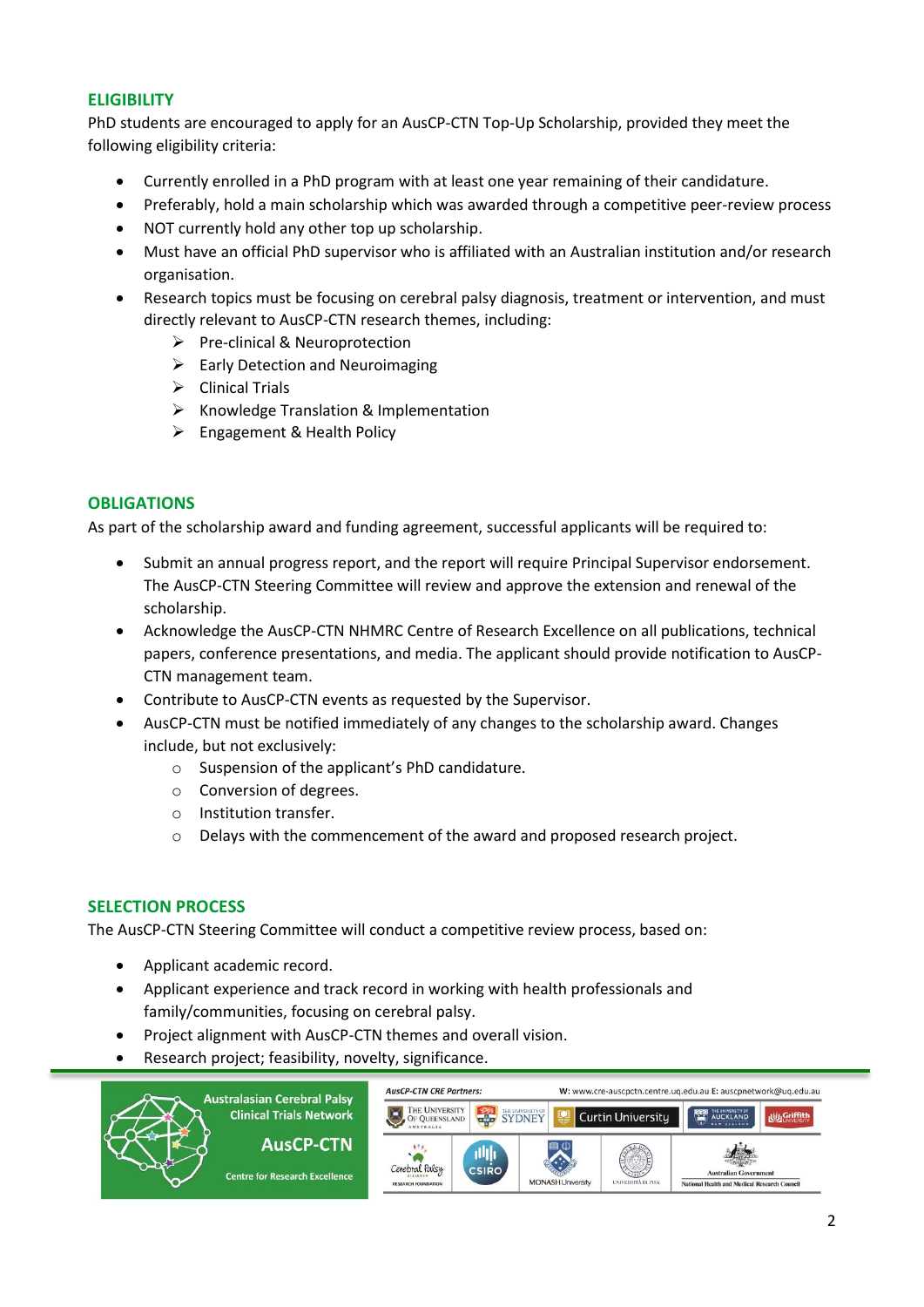## **APPLICATION SUBMISSION**

#### **Submission Instructions**

Applications Open: 9<sup>th</sup> April 2018

Applications Close: 21<sup>st</sup> May 2018

- When preparing for an application, both the Application Guideline (this document) and the Application Form should be reviewed.
- All sections outlined in the Application Form should be completed.
- Applications should be concise and within the page/word limits indicated.
- Current curriculum vitae of the applicant should be included.
- Certified academic record should be included.
- To assist with evidencing organisational commitment, sign off by the Applicant and the Principal Supervisor is required prior to submission.
- Please email the completed application as a single PDF document to ausconetwork@uq.edu.au.

Should you wish to discuss any part of this top-up scholarship application, please contact the AusCP-CTN Program Manager on (07) 3069 7833, or email [auscpnetwork@uq.edu.au.](mailto:auscpnetwork@uq.edu.au.)

#### **Funding Outcomes & Notification Process**

- Notifications to successful applicants will include an acceptance of offer attachment, which must be completed and returned to AusCP-CTN within the timeframe given in the acceptance of offer.
- AusCP-CTN will advise each applicant in writing (via email and formal letter) of the outcome of their application. No information will be released verbally.

## **Withdrawal of Applications**

Applicants may withdraw at any time by notifying AusCP-CTN in writing at [auscpnetwork@uq.edu.au.](mailto:auscpnetwork@uq.edu.au)

## **Incomplete Applications**

Incomplete applications will be deemed not eligible for application and will not be assessed.